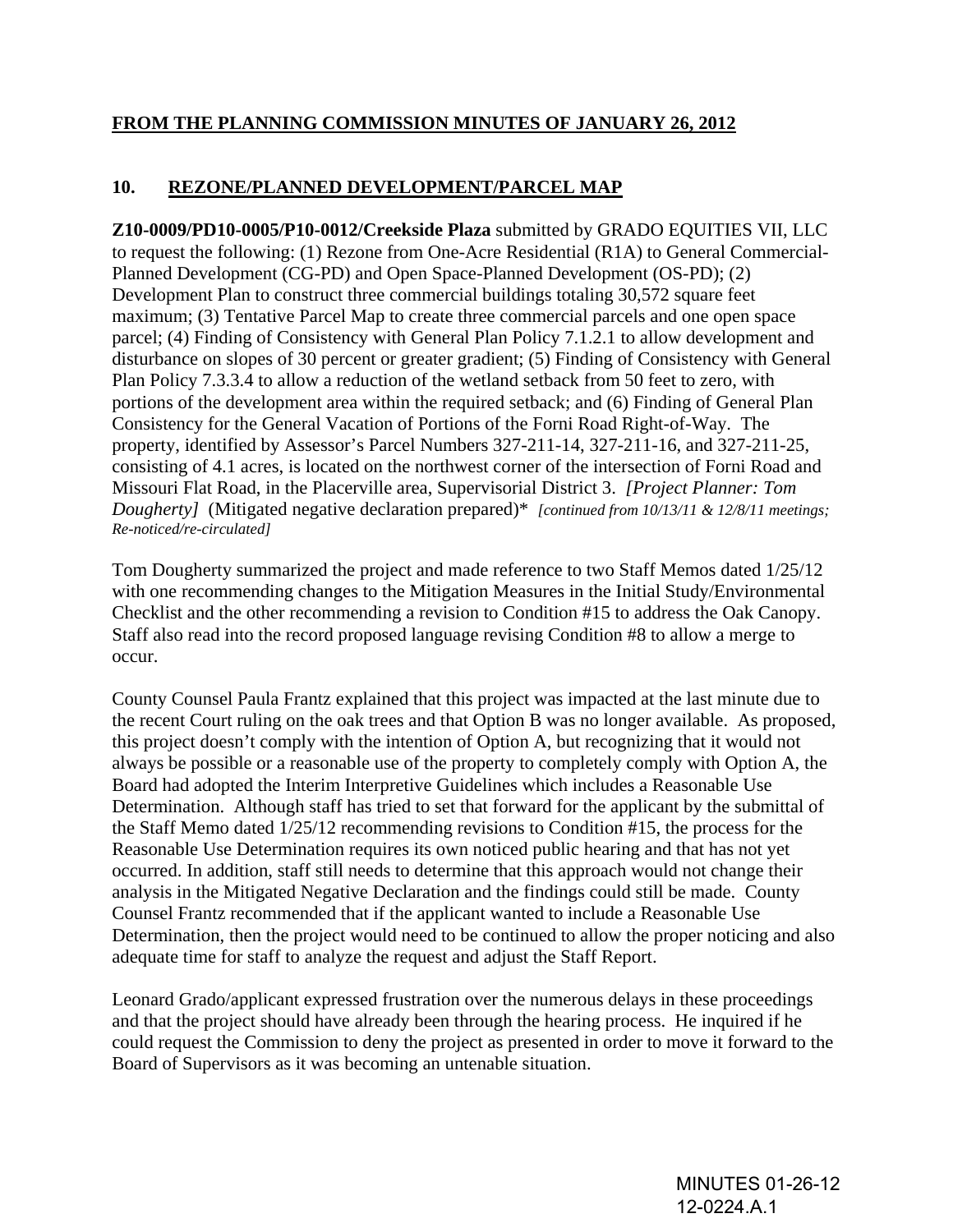County Counsel Frantz responded that legislative acts are not under the Permit Streamlining Act and that some of the delays that have occurred were a result of the applicant's choices. She stated that forwarding a recommendation of denial to the Board may not be the best process to handle this situation. She also stated that if the applicant could retain 90% of the oaks with Option A, then the Commission would have the option of recommending approval today.

Commissioner Pratt reminded the applicant that the Board does have the ability to return a project to the Commission for further review/action if they desire.

Craig Sandberg/applicant's agent inquired that since they may be able to conduct on-site mitigation and were under time constraints, would it be possible for the Commission to hear the project today and recommend approval to the Board, subject to getting a Reasonable Use Determination if they need it.

County Counsel Frantz explained that as proposed, the project does not comply and would require modifications to Condition #15. She said that the General Plan states that the oaks should be protected and the Courts ruled that the plan being implemented was not adequate and that the trees needed to be protected on-site. The other option would be to request a Reasonable Use Determination and additional analysis would be needed for that.

Commissioner Tolhurst reminded those in attendance that the oaks are not the only issue with this project.

Barry Anderson, applicant's Biologist, spoke on the types of trees located at the project site and requested that the words "tributary to" be added to the two references to Weber Creek on pages 4 and 5 of the Staff Report.

Significant discussion ensued between County Counsel and Mr. Sandberg on noticing requirements and staff analysis if a Reasonable Use Determination was requested today and they returned back to the February 9, 2012 meeting for action.

Commissioner Mathews cautioned that moving forward without following proper procedures could be potentially dangerous to the applicant.

County Counsel Frantz recommended hearing the item today to address the other issues with the project and for the Commission to hear the additional request added to the project from the last hearing.

Bobbie Lebeck/applicant's agent commented on the following Conditions:

- #8: Agreed with proposed revised language;
- #9: Clarified applicant's understanding of the Condition;
- #12.c: Requested pole light height be revised to 20 feet since the project sits below the street and this would be the same height approved for the projects across the street which sit above the street. Confirmed that the light poles would be lower than the building; and
- #29: Modify the last sentence on the building permit being finaled.

MINUTES 01-26-12 12-0224.A.2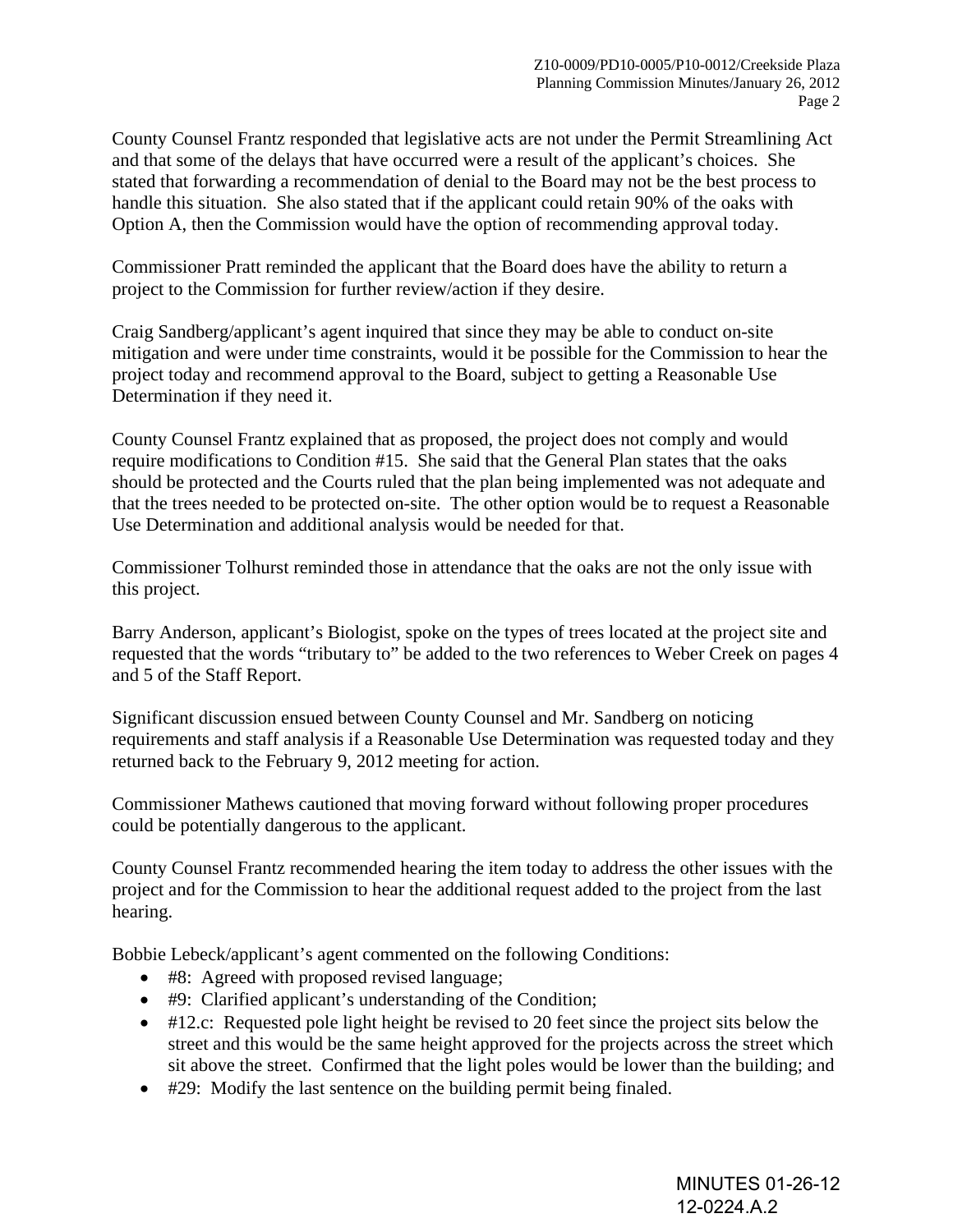Bob Smart, Chair of the Diamond Springs-El Dorado CAC, stated that the public starts dropping out of the public hearing process when it becomes lengthy. He also spoke on the working relationship with all applicants and the public and felt bad on the number of delays this particular applicant has experienced. Mr. Smart also spoke on the bike trails and the traffic turn lanes.

Jason Harm, Principal of Herbert Green Middle School, made the following comments:

- Student safety is #1 concern;
- Having 10-11 year olds biking from Mallard Lane is a concern;
- Turn lane during peak school times will have a greater impacted than what is being identified; and
- Requested clarification on the frontage improvements by the school.

Commissioner Pratt commented that schools have historically not resolved the traffic impacts that they have in fact caused and that the issue is not new and schools need to be active/responsive to this issue. He stated that in this situation, it is a circulation issue that could be mitigated on-site by the school.

Sue Taylor felt that even after several public hearings on this project, many of the issues still have not been addressed. She reiterated her concerns that she had voiced at the past hearings.

Patricia Debler/resident submitted additional petition signatures and disagreed with the classification of the creek by describing the current conditions after the recent rainfall. In response to her request for clarification on the oak tree issue and the court ruling, County Counsel Frantz provided a brief explanation. Ms. Debler also stated that student safety was not property mitigated and that the applicant needs to take into consideration the number of signatures on the petition opposing the project.

## *[Clerk's Note: Commissioner Rain left the meeting at 11:55am]*

Sharlene McCaslin made the following comments:

- Significant impacts to the environment (i.e., stream, riparian habitat);
- Potential blight may be caused by this project; and
- Would like to see project abandoned and use the land as a mitigation for another project or this project needs to have a full EIR done.

Bobbie Lebeck clarified public comments made on drainage concerns.

Marci Embree/applicant made the following comments:

- General Plan identifies this property as Commercial;
- This site is the last of the four corners on Missouri Flat Road; and
- Have spent  $2\frac{1}{2}$  years working with Fish and Game and the U.S. Army Corps and it is those agencies' decision on the issues with the wetlands, streams, etc.

Mr. Sandberg informed the Commission that after much discussion with the parties involved, they were now requesting the Commission to forward a recommendation of approval to the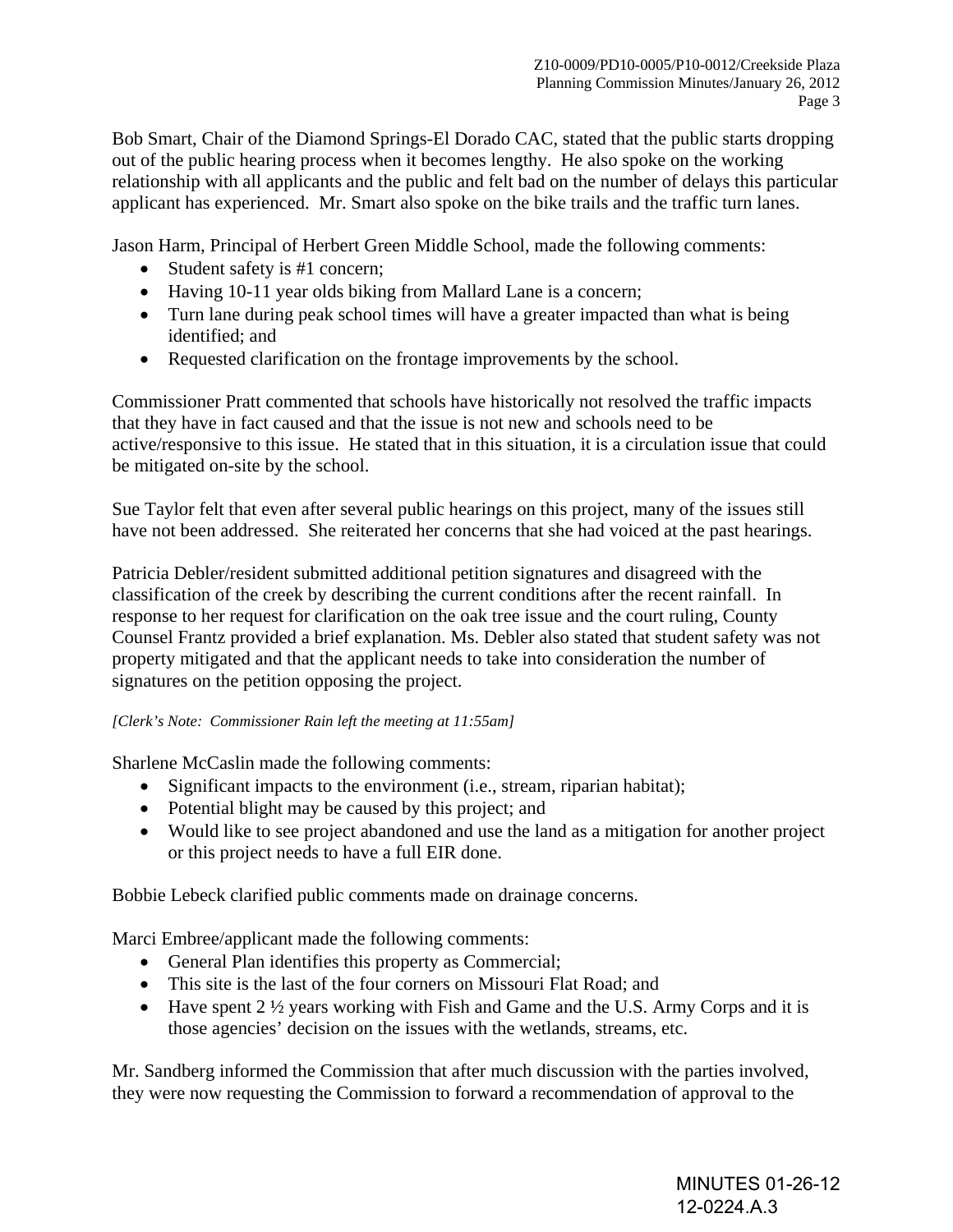Board, subject to compliance with Option A or forward a recommendation of denial. Due to business reasons, a 30-day continuance would cause a hardship to the project in regards to obtaining tenants.

Eileen Crawford/DOT distributed a Creekside Plaza Bus Turnout map and stated that DOT, the applicant, and El Dorado Transit Authority have agreed to have a 77 ft range that the bus stop could be placed within.

Commissioner Pratt commented that he has not heard that there is a great need for the proposed bus stop nor is it part of a Master Plan. He has made suitable suggestions for alternate locations to address the issue of requiring the public to cross two intersections. Commissioner Pratt felt that it was more logical to place the bus stop nearer to the trail and a corner and since the buses already travel on Golden Center Drive, it would be a safer bus stop location.

Mindy Jackson, Executive Director of El Dorado Transit Authority, stated that the route will have 10-20 stops per day and that the bus stop will be added to three existing routes. She also stated that they have researched placing a permanent bus stop on Golden Center Drive but there were always issues involved.

Commissioner Mathews inquired if this bus location was being considered because the applicant would be putting it in as a project condition and would Commissioner Pratt's alternate location require re-development of the area. Ms. Crawford responded that for the proposed location, the Right-of-Way can be utilized and would save money on design impacts.

Ms. Crawford and County Counsel Frantz discussed applicant's requested modification to Condition #29 and stated that the Drainage Zone of Benefit needed to be tied with the Grading Permit or Building Permits and couldn't be deferred to the final of the permits. After discussion with applicant's agents, staff agreed Condition #29 could be modified to add the words "or issuance of a building permit for building B or C."

Ms. Crawford made the following comments:

- Spoke on the El Dorado County Transportation Commission grants;
- There are no issues with the request of the Right-of-Way vacation; and
- Corner has already been built out and DOT will not be requiring it to be any bigger.

Commissioner Pratt made the following comments:

- Spoke on the architectural and visual elements and reiterated his previous requests on the type of siding (wide as possible) and rock (diverse from what existing buildings used)in order to provide a visual contrast to the surrounding structures; and
- Voiced concern on light leaving property site and discussed various shielding option with applicant's architect.

County Counsel Frantz read into the record proposed language for Conditions #1.c and #15, page 16 of the Initial Study/Environmental Checklist, and the addition of new Finding 1.2.a.